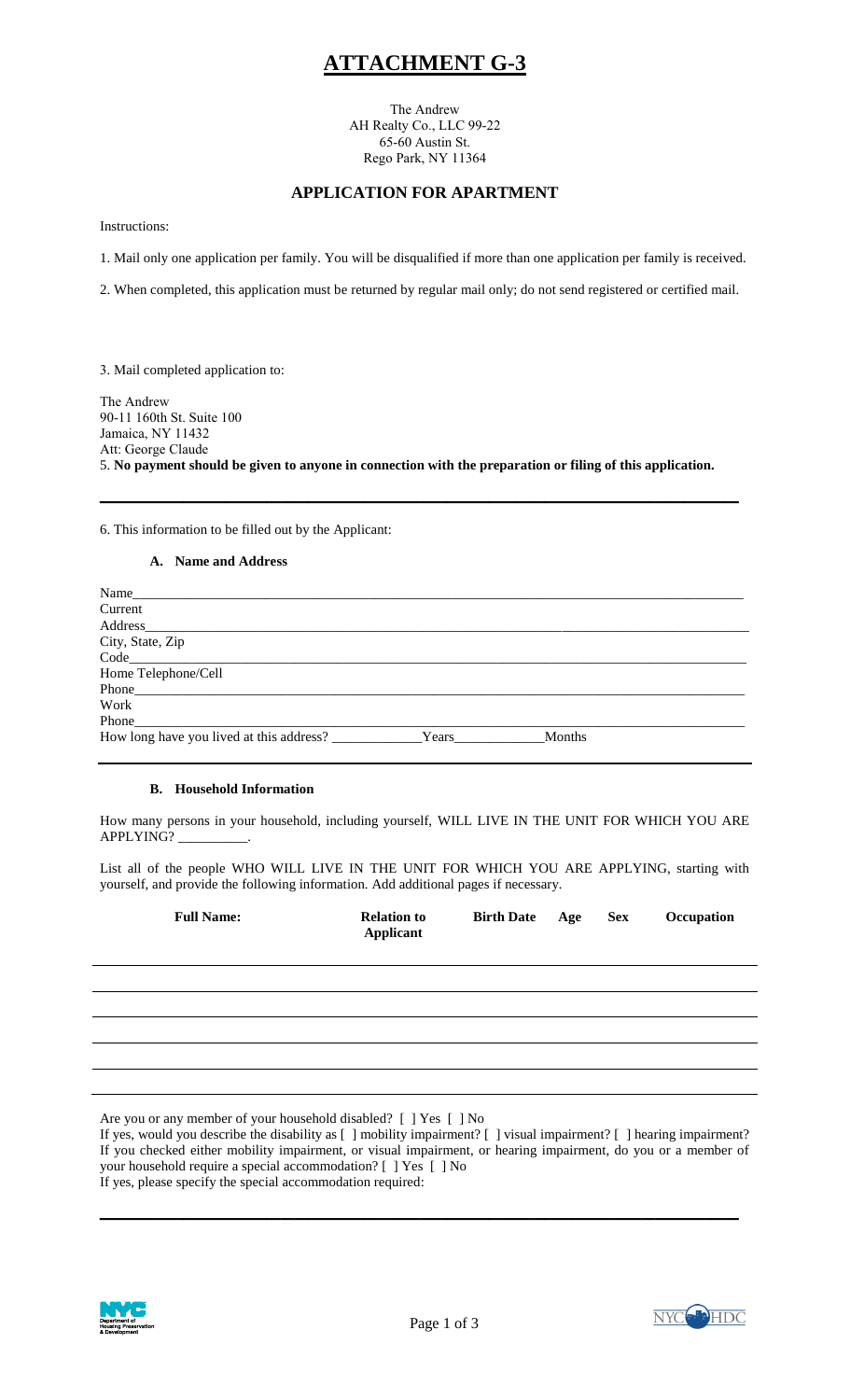# **ATTACHMENT G-3**

### **C. Income from Employment**

**1) Are you an employee of the City of New York, the New York City Housing Development Corporation, the New York City Department of Housing Preservation and Development, the New York City Economic Development Corporation, the New York City Housing Authority, or the New York City Health and**  Hospitals Corporation? Yes \_\_\_\_\_\_ No \_\_\_\_\_ (If Yes, please identify the agency or entity at which you are employed): <u>Agency</u>/Entity

2) If you answered "yes" to Question 1 above, have you personally had any role or involvement in any process, decision, or approval regarding the housing development that is the subject of this application? Yes \_\_\_ No \_

**NOTE: If you answered 'Yes' to Question 1 above, you may be required to submit a statement from your employer that your application does not create a conflict of interest. If you answered 'Yes' to Question 2 above, you will be required to submit a statement from your employer that your application does not create a conflict of interest. Such statement would not be required until later in the application process, after you have been selected through the lottery, when you will also be required to provide other documents to verify your income and eligibility.** 

List all full and/or part time employment for ALL HOUSEHOLD MEMBERS including yourself, WHO WILL BE LIVING WITH YOU in the residence for which you are applying. Include self-employment earnings.

| <b>Household Member:</b> | <b>Employer Name and Address:</b> | Years<br><b>Employed:</b> | Gross<br><b>Earnings:</b> |
|--------------------------|-----------------------------------|---------------------------|---------------------------|
|                          |                                   |                           |                           |
|                          |                                   |                           |                           |
|                          |                                   |                           |                           |
|                          |                                   |                           |                           |
|                          |                                   |                           |                           |
|                          |                                   |                           |                           |

### **D. Income from Other Sources**

List all other income, for example, welfare (including housing allowance), AFDC, Social Security, SSI, pension, disability compensation, unemployment compensation, Interest income, babysitting, care-taking, alimony, child support, annuities, dividends, income from rental property, Armed Forces Reserves, scholarships and/or grants, etc.

| HOUSEHOLD MEMBER Type of Income | Amount |  |
|---------------------------------|--------|--|
|                                 |        |  |
|                                 |        |  |
|                                 |        |  |
|                                 |        |  |
|                                 |        |  |

### **E. Total Annual Household Income**

Add All Income Listed Above and Indicate the Total Earned for the Year \$\_\_\_\_\_\_\_\_\_\_\_\_\_\_\_\_\_\_\_\_\_\_\_\_per year **\_\_\_\_\_\_\_\_\_\_\_\_\_\_\_\_\_\_\_\_\_\_\_\_\_\_\_\_\_\_\_\_\_\_\_\_\_\_\_\_\_\_\_\_\_\_\_\_\_\_\_\_\_\_\_\_\_\_\_\_\_\_\_\_\_\_\_\_\_\_\_\_\_\_\_\_\_\_\_\_\_\_\_\_\_\_\_\_\_\_\_\_\_** 

### **F. Current Landlord**

Landlord's Name (If you live in a public housing project enter "NYCHA." If you live in a city-owned/In Rem building enter "HPD")

Landlord's Address Landlord's Phone Number

## **G. Current Rent**

| What is the total rent on the apartment where you currently live or temporarily staying? \$ | monthly |
|---------------------------------------------------------------------------------------------|---------|
| How much do you contribute to the total rent of the apartment? If nothing write "0"         | monthly |

**\_\_\_\_\_\_\_\_\_\_\_\_\_\_\_\_\_\_\_\_\_\_\_\_\_\_\_\_\_\_\_\_\_\_\_\_\_\_\_\_\_\_\_\_\_\_\_\_\_\_\_\_\_\_\_\_\_\_\_\_\_\_\_\_\_\_\_\_\_\_\_\_\_\_\_\_\_\_\_\_\_\_\_\_\_\_\_\_\_\_\_\_\_** 

\_\_\_\_\_\_\_\_\_\_\_\_\_\_\_\_\_\_\_\_\_\_\_\_\_\_\_\_\_\_\_\_\_\_\_\_\_\_\_\_\_\_\_\_\_\_\_\_\_\_\_\_\_\_\_\_\_\_\_\_\_\_\_\_\_\_\_\_\_\_\_\_\_\_\_\_\_\_\_\_\_\_\_\_\_\_\_\_\_\_\_\_\_